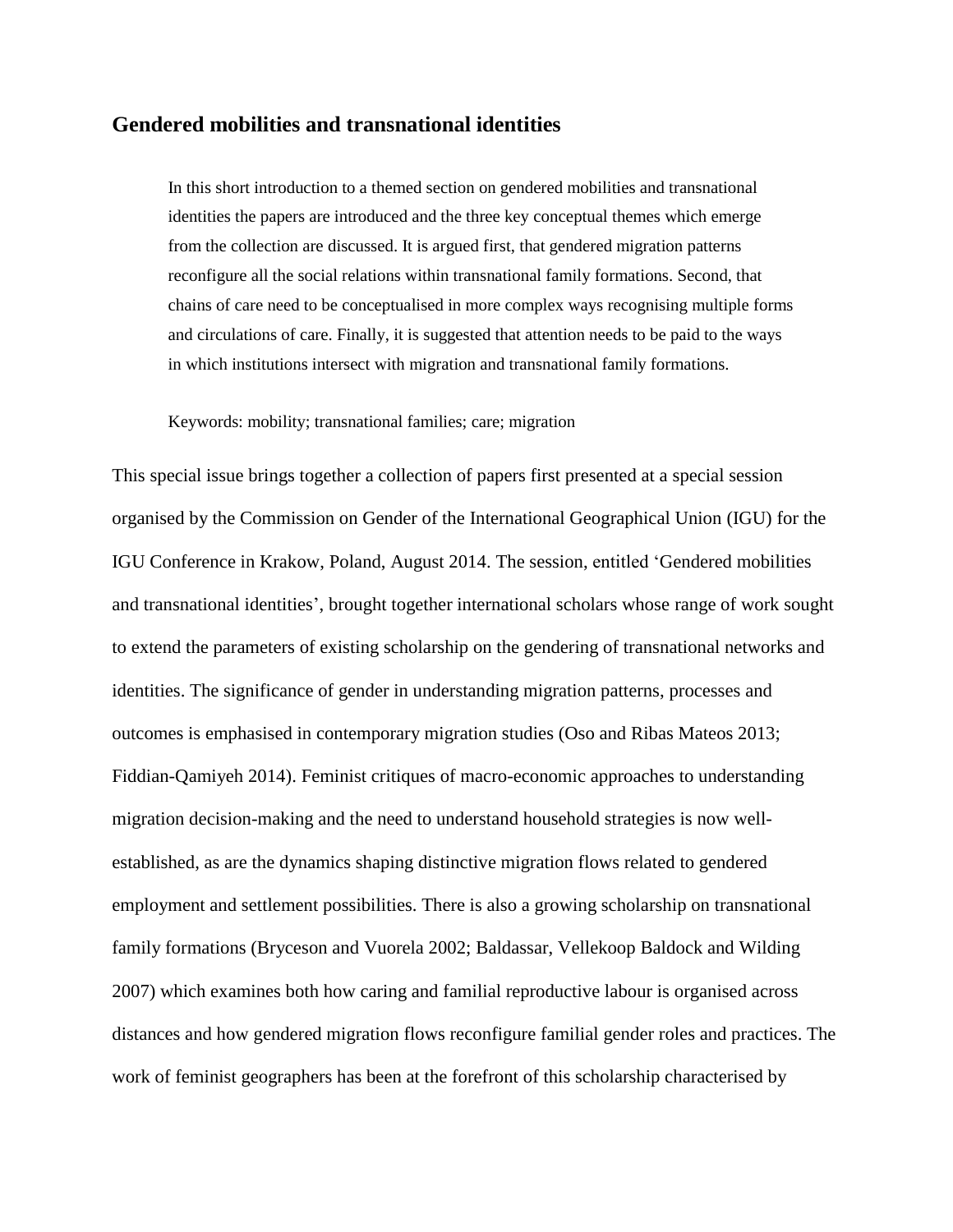careful attention to the gendered geographies of transnational networks (Pratt and Yeoh 2003) and the specificity of place in the ways in which migration and gender intersect. The work of feminist geographers has also foregrounded the emotional and affective dimensions of gendered mobilities and transnational identities (Walton-Roberts and Pratt 2005).

The papers in this special issue build on this scholarship through papers that explore: the gendered and generational transnational care networks of Sri Lankan-Australian transnational families (**Menusha de Silva**); the negotiations of gender identities in Indonesia and the Phillipines in the context of maternal migration (**Theodora Lam and Brenda Yeoh**); the contested gender roles of marriage migrants or 'foreign wives' in Taiwan (**Jun-Hua Lin**); and negotiations of gender identities by Polish child migrants in Norway (**Stella Strzemcka**). Although drawn from diverse contexts in South Asia and Europe, these papers explore intersecting themes which extend existing ways of thinking about the gendered dimensions of migration and transnational social formations. First, the papers offer a perspective which extends the lens of transnational family formations beyond the traditional focus of transnational mothering to include an examination of wider familial relations. This perspective is important in developing a second key cross-cutting theme which is an analysis of how the transnational practice of care is negotiated and re-worked suggesting new ways of theorising care chains and circuits. Finally, these papers reiterate the role of state institutions, including both those focused specifically on migrants and others such as schools, in shaping how gendered norms and practices are transmitted.

The well-established analysis of the feminisation of migration has produced an important wave of scholarship focused on the experience of transnational mothering (Parreńas 2005). This research documents the ambivalent experiences of female labour migrants undertaking paid work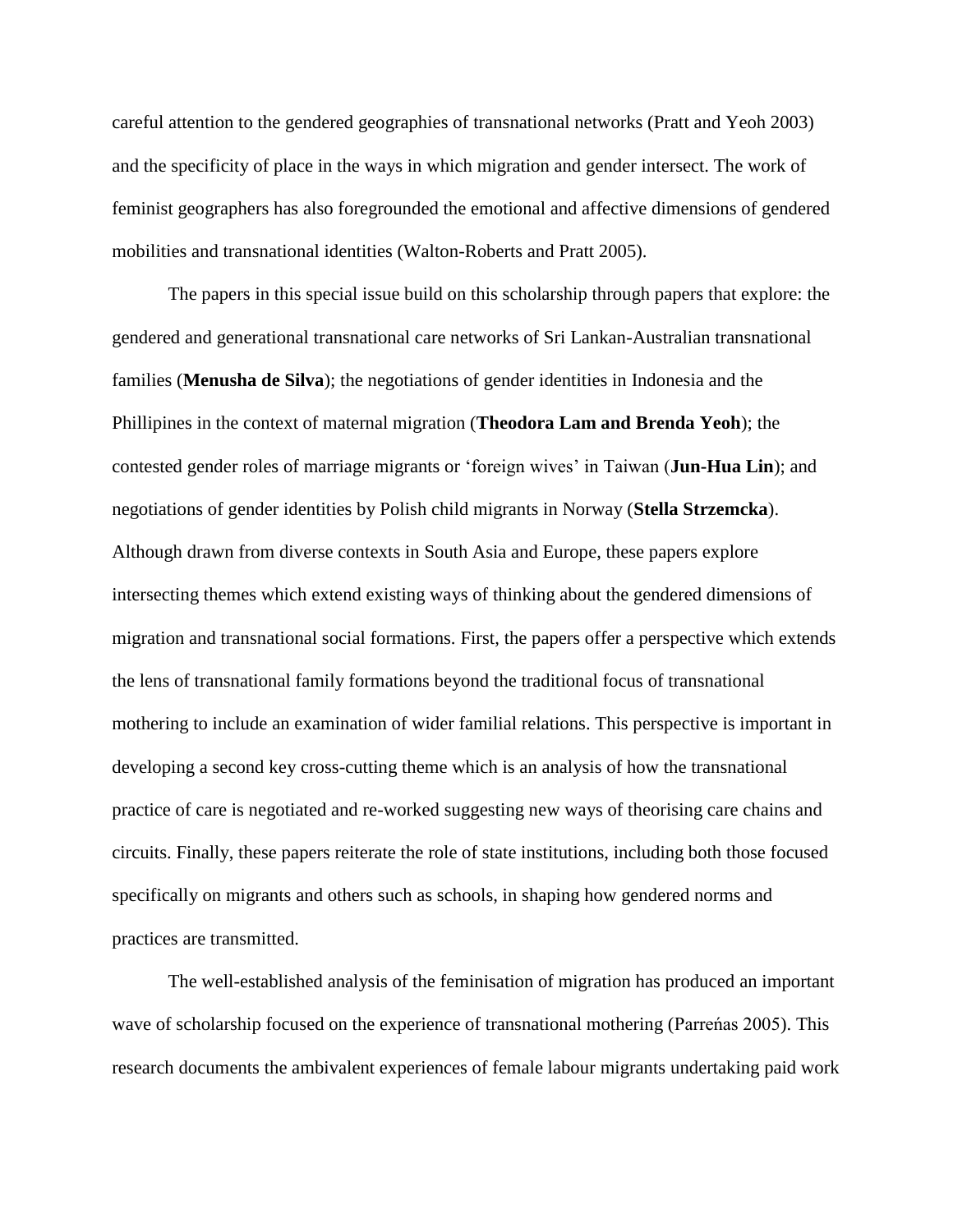abroad, often in traditional feminine roles such as domestic work and childcare, while also negotiating their role as mothers for children left behind in their home countries. Studies of transnational mothering in different contexts (Hondageneu-Sotelo and Avila 2008; Parreńas 2005; Madianou and Miller 2011; Zontini 2004) explore strikingly similar narratives of loss, grief and guilt about the difficulties of providing materially for children while also being away physically during their childhood and how different strategies of transnational care offer some comfort (Madianou 2012). Such studies offer important insights into how ideas about expected gender roles as mothers are re-negotiated by mobile migrant mothers. However, there is an increasing concern with broadening the lens of gendered migration studies to focus on the wider dynamics of transnational family formations and to understand better how gender relations for all members might be re-negotiated through migration. These might include partners, children and the extended family.

There are a few studies of transnational families which have highlighted the experiences of the husbands left behind, often portrayed in negative terms as refusing or avoiding taking on the role of the absent mother and instead leaving that role to other female family members (Parreńas, 2008). However, understanding the wider experiences of 'left-behind' fathers remain limited and lacking the nuanced attention to gendered dynamics given to the study of migrant mothers. Similarly, there are few studies which examine intergenerational dynamics within transnational family formations particularly the experiences of parents whose adult children have migrated who must learn new modes of living contrary to previous expectations of extended families (King and Vullnetari 2009). The papers in this special issue take this broader lens of thinking about the impact of gendered mobilities on how transnational family formations are configured and experienced. Theodora Lam and Brenda Yeoh suggest in their study of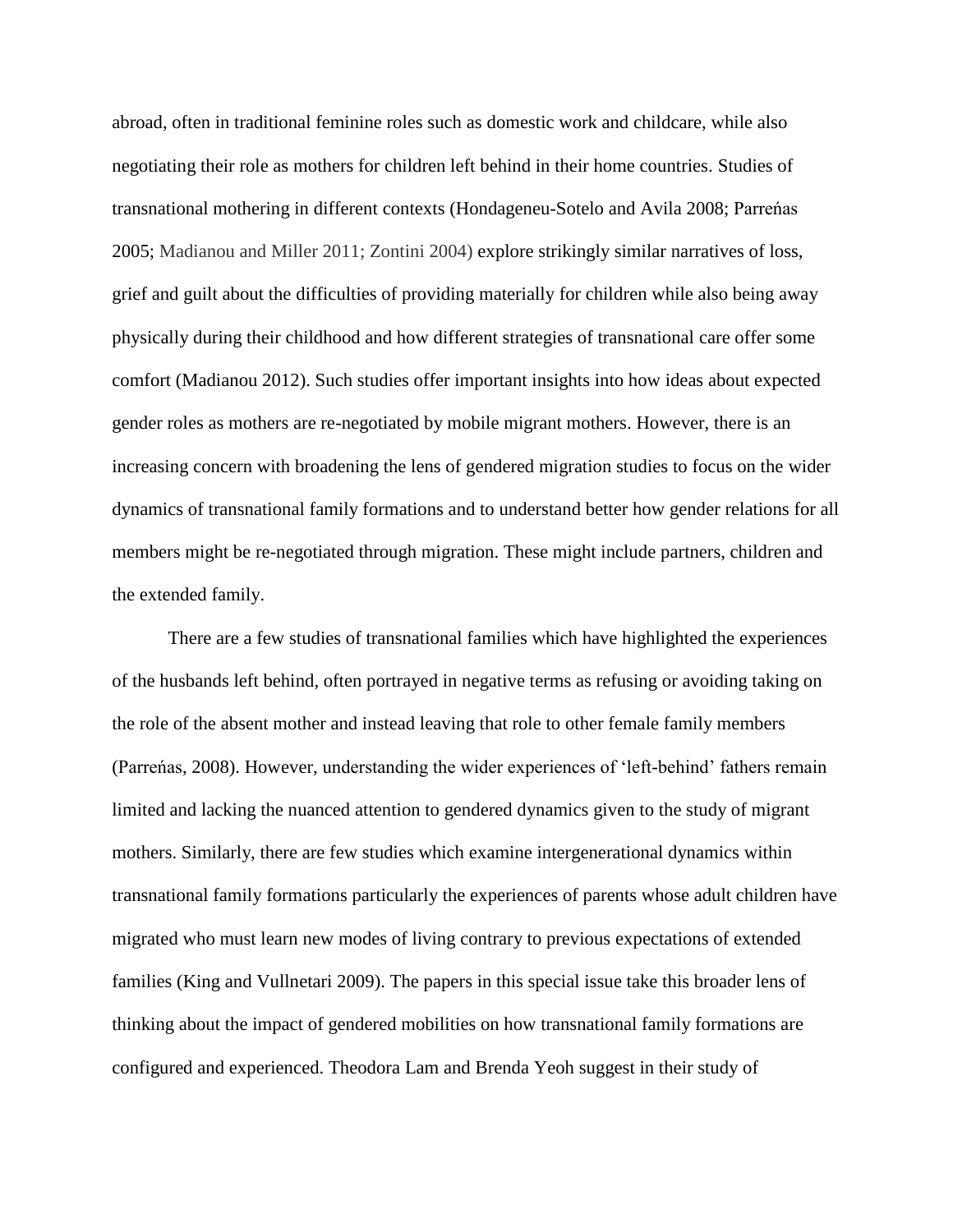Indonesian and Filipino fathers whose spouses have migrated for work that new norms of masculinity and fatherhood are negotiated. Similarly Menusha De Silva argues that studies of highly-skilled migration from Sri Lanka to Australia have focused solely on the experiences of the migrants themselves rather than situating these migrants within their wider familial networks which include their elderly parents at home in Sri Lanka. Likewise Stella Strzemecka chooses to interrogate the experience of migration for Polish families in Norway by interviewing young children in school and at home, thus opening up a space to understand the complex ways in which new gender norms and practices are absorbed. Taken together these approaches offer a broader frame for understanding the relationship between gender and mobility focusing beyond individual, often female, migrants to understanding their embedding within wider transnational family formations. The papers in this collection suggest the productive insights gained from multi-sited research (both quantitative and qualitative) which is able to access experiences of multiple actors within migrant and transnational families. Of course, such a transnational familial approach might also be limiting and recognition must be given to gendered migration flows which seek instead an escape from and a denial of fixed or normative family formations (Mai and King 2009, Binnie and Klesse 2013).

Nonetheless a wider focus on the dynamics of transnational families allows a more nuanced and complex understanding of processes of care giving which are often central to studies of transnational mothering but have been been critiqued for focusing only on unidirectional flows (Baldassar, Vellekoop Baldock and Wilding 2007). Although the conceptualisation of care-chains has been important in understanding the unequal dynamics of gendered migration it may be more effective to think instead of 'care circulations' within transnational networks where caring relationships are more complex and multi-linear. This more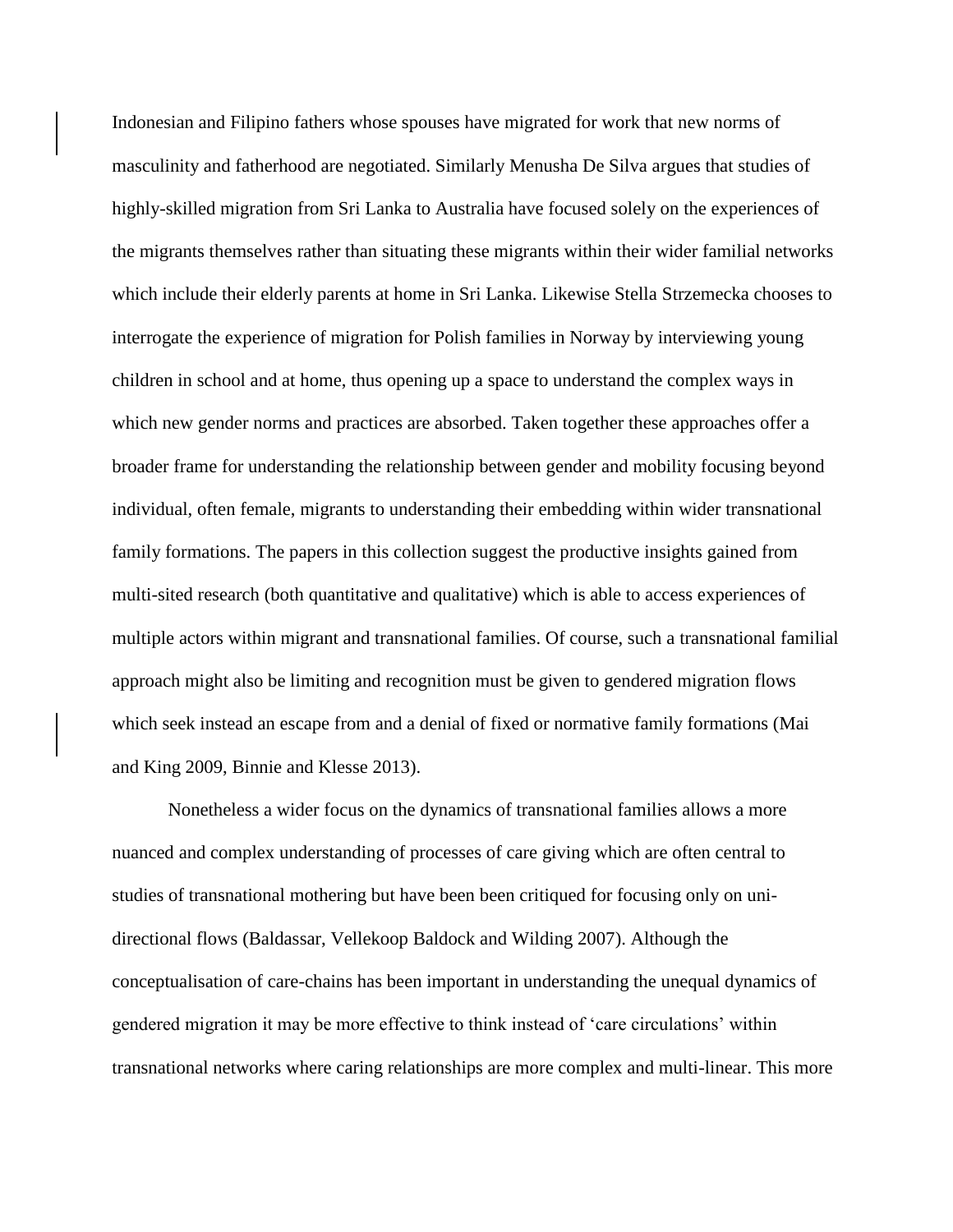complex conceptualisation enables better understanding of the multiple dimensions of caregiving relationships, expectations and needs within the stretched social relations produced by increased migration and globalisation (Baldasser and Merla 2014). Menusha De Silva in this collection argues that it is also necessary to expand definitions of care-giving to include the expectations and understandings of both care-givers and care-receivers and also recognising that care encompasses emotional as well as financial support. This extended definition of care circulations also acknowledges that different forms of care are framed and enacted through gendered practices. Such practices may reinforce normative ideas of caring or traditional gender roles although there is also scope to challenge these.

The navigation of normative performances of care-giving through the performance of the role of traditional Taiwanese wife is also explored in Jua-Hua's paper which explores the contradictory role of the NGOs in Taiwan tasked with supporting 'foreign wives.' This paper also foregrounds the third theme which emerges from this special collection of papers which is the intersection of institutions, particularly those controlled or affiliated to the state, with transnational family formations and gendered processes of migration. Of course there is an established literature which has documented the ways in which state policies frame the possibilities for gendered labour migration and transnational family formation (Silvey 2007, Neveu Kringelbach 2015) however less attention has been paid to the role of institutions on the lives of migrants once they have successfully migrated. In this collection Stella's paper on Polish migrant families in Norway explores the role of the Norwegian elementary school in defining normative 'progressive' gender and sexual equality and how such values are transmitted to and interpreted by migrant children from different backgrounds. Her paper emphasises the ways in which ethnic and cultural values are gendered and how expectations of cultural transference are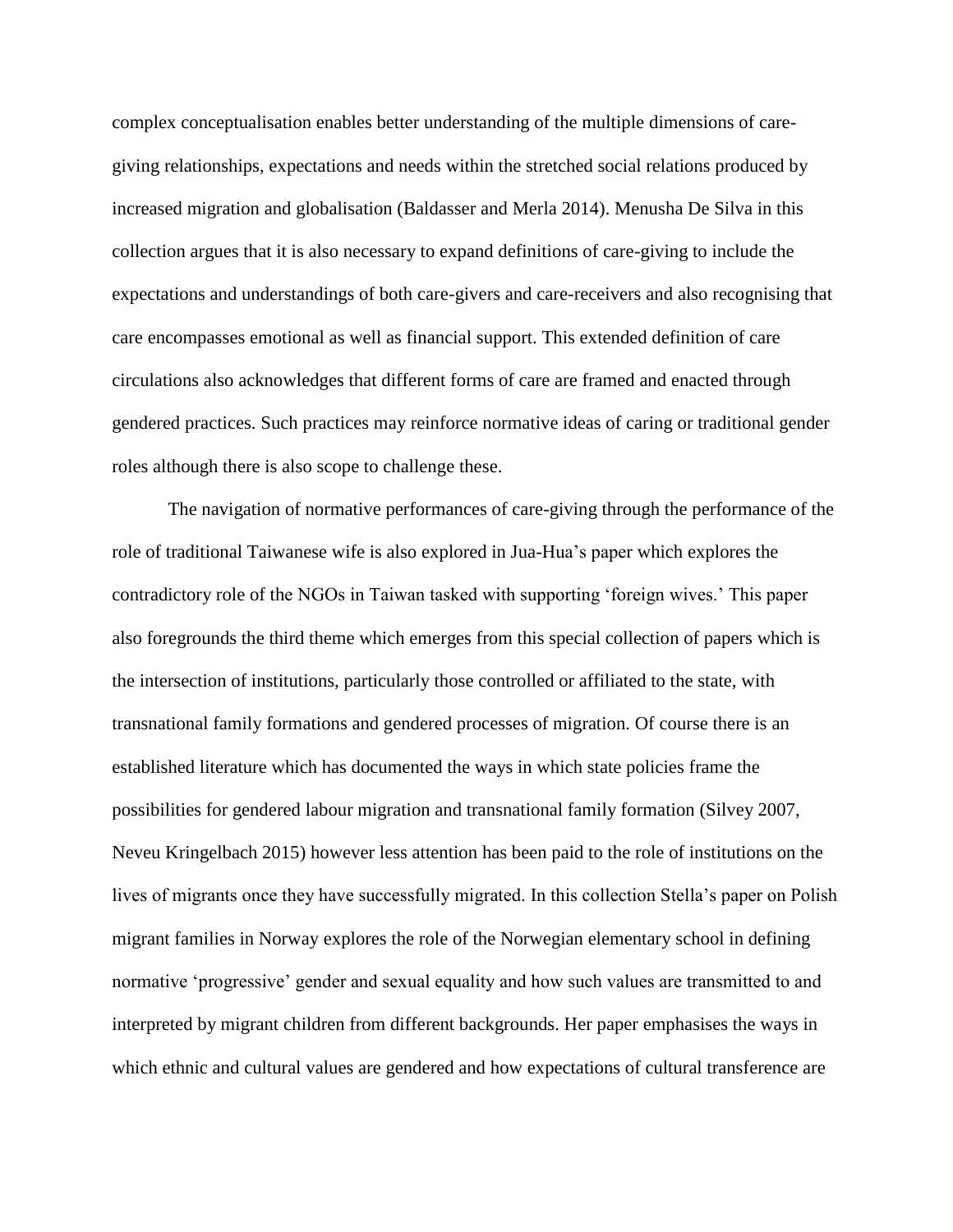unsettled in the migration context. This work echoes recent debates within other parts of Europe about how migrants from particular backgrounds may find that state policies of 'integration' require confirmation to particular normative gender roles through citizenship tests or classes (De Leeuw and van Wichelen 2012). In Taiwan Jun-Hua suggests that the so-called 'empowerment classes' are instead self-consciously inculcating the marriage migrants from other countries into their role as 'proper wives' in Taiwan. Here, in contrast to the Norwegian example, state sponsored institutions appear to reinforce patriarchal authority. These opposing examples suggest theneed for more work on the role of institutions in shaping the lives of migrants and their families not simply at the point of entry. These papers open up a wider theme, provoked by migration, of the intersection between familial negotiations of gender identities and roles and their embedding within specific national and cultural contexts underpinned by normative institutional practices.

Having highlighted some of the key themes of this themed section the key arguments of each paper need to be laid out. In the first paper, 'Migrant mothers, left-behind fathers: the negotiation of gender subjectivities in Indonesia and the Philippines, Theodora Lam and Brenda Yeoh draw on a large-scale study of child health in migrant families conducted in Indonesia and the Philippines to tease out the impact on domestic gender relations and care-giving in households where mothers are labour migrants. They emphasise that transnational labour migration has been a long-term livelihood strategy for many Southeast Asian households with prolonged feminisation of labour flows to meet demand for caregiving in richer countries, resulting in a 'care-deficit' in migrant households. Their paper draws on the narratives of both migrants and left-behind fathers to explore how gender mobilities are producing new ways of both 'doing gender' and 'doing family' for husbands taking on the responsibility for caring for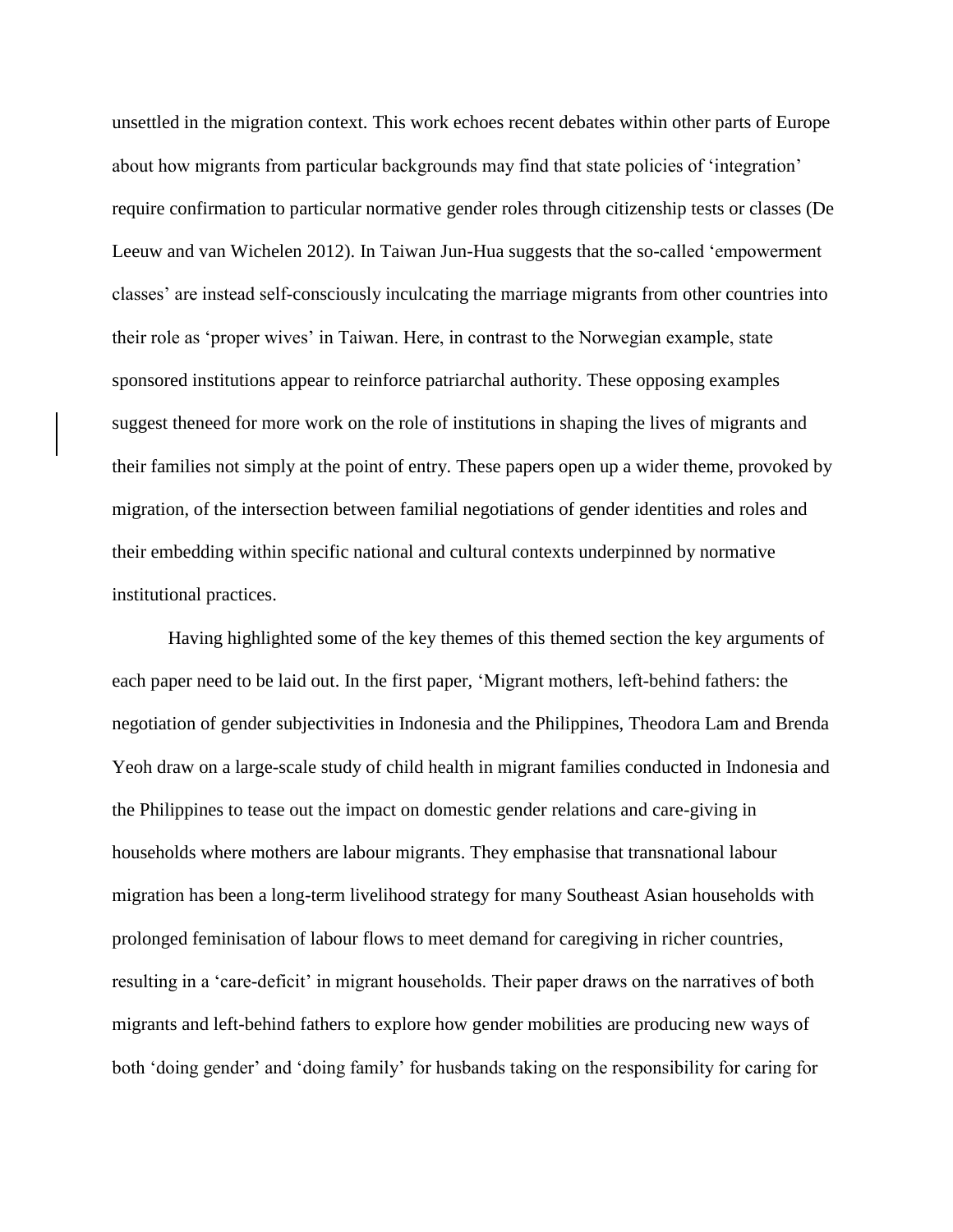children and the household. Against previous studies which have often emphasised the failures or refusals of men to take on the role of their absent spouse, Lam and Yeoh suggest that their respondents have embraced a care-giving role but have sought to 're-package' or redefine their identities as 'the responsible father', 'the productive man' or the 'mothering father'. Thus through narratives of responsibility, retaining a wage-earning role alongside caring, or developing confidence in performing the caring role men were able to re-define their identities in ways which re-worked rather than undermined more traditional discourses of masculinity. Thus they conclude that their evidence of changing gendered *practices* of care does not necessarily suggest a transformation of gender *ideologies* but instead that normative gender practices and identities are 'in flux' within a highly mobile context.

In the second paper 'Making the emotional connection: transnational eldercare circulation within Sri-Lankan-Australian transnational families' Menusha De Silva explores both the gendered and intergenerational dynamics of transnational families. Focusing on 'transnational family case studies' of skilled Sri Lankan migrants based in Sydney, Australia, their elderly parents based in Sri Lanka and the locally-based caregivers who are usually other family members remaining in Sri Lanka, Menusha foregrounds what she defines as 'emotional transnationalism' exploring the tensions and disconnections around perspectives on caregiving from migrants, the caregivers, and their parents, the care-receivers. Her study reveals a desire for emotional, as much as financial, support and teases out the gendered dimensions of how such transnational concern is expressed, by daughters (and daughters-in-law) rather than sons, and how gendered norms of care are rehearsed when parents visit Australia. Her paper extends the limited existing literatures on the transnational care for elderly relatives by migrant children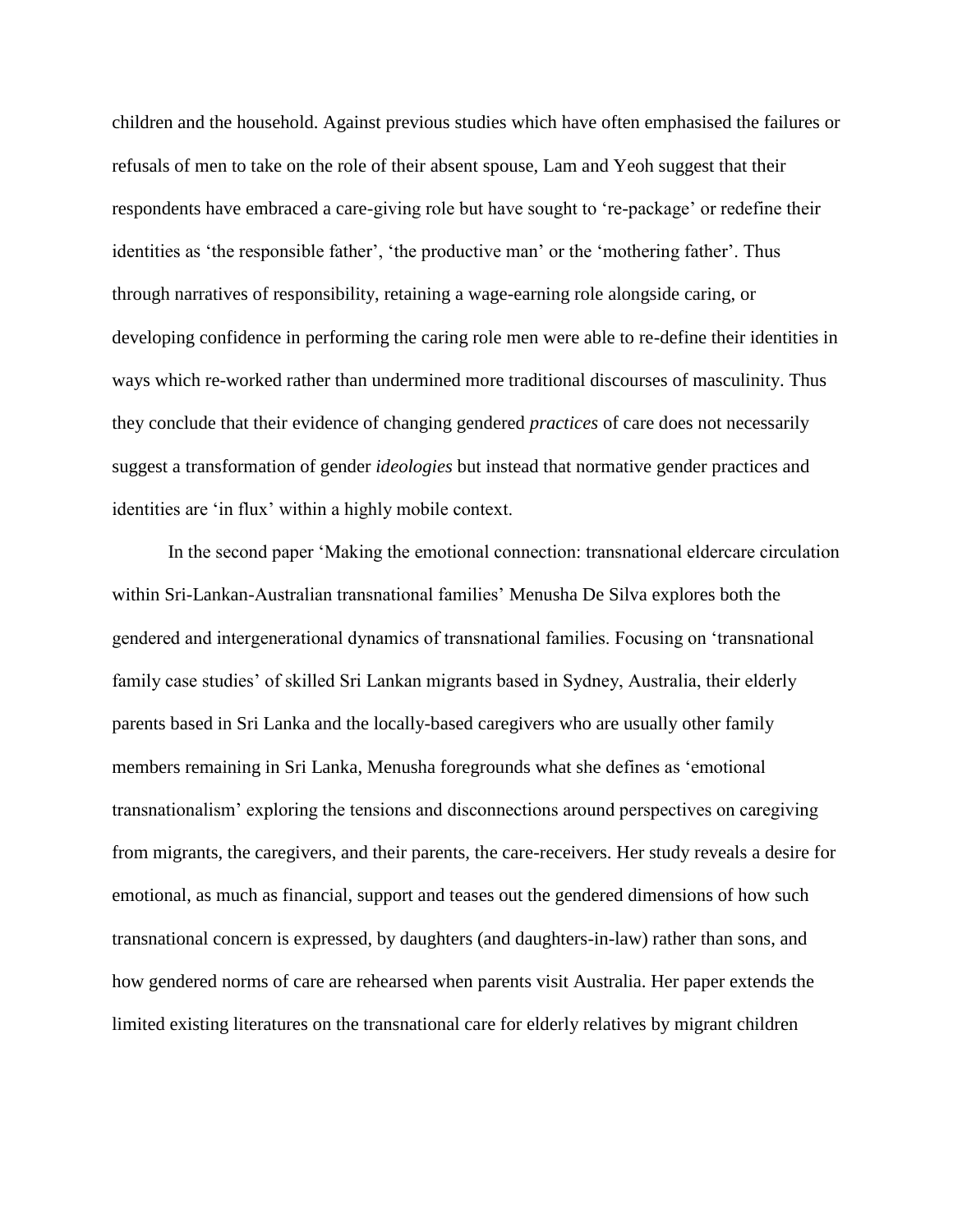through this nuanced articulation of how desires for emotional care are expressed and interpreted.

In the third paper of this collection, 'Towards transnational gender identity: a case study of Polish children growing up in Norway,' Stella Strzemecka shifts the focuse of transnational family formation to the experiences of migrant children. Stella's study of children from Polish migrant families growing up in Norway takes the perspective of the children themselves, focusing on these young children's experience of recent migration to Norway and how they are negotiating changing ideas about gender identities. The paper suggests that while the values of the migrant family remain important in shaping gendered identities, normative ideas about egalitarian gender roles expressed through socialisation at the Norwegian school and by their peers requires negotiation and may offer challenges.

The final paper in this themed section, **Jun-Hua Lin** ' 'Assisting you to become a local': NGOs and constructed foreign spouses in Eastern Taiwan' also explores processes of adaption for new migrants here focused on the experiences of ethnically Chinese women from mainland China, Hong Kong, Vietnam and Indonesia who come to Taiwan after marriage. Jun-Hua focuses in particular on the role of agencies, organised by NGOs but funded by the state, which provide care and assistance to migrant wives suggesting that these are contradictory spaces where narratives of 'empowerment' produce practices by which foreign wives are disciplined into normative forms of gender identity and performance while also essentialising their 'exotic' cultural difference. Jun-Hua questions the role of the state suggesting that the agencies are a 'social and cultural mechanism to discipline these women'.

Together these papers offer a diverse collection of perspectives on the core themes of this themed section on gendered mobilities and transnational identities. They suggest that migration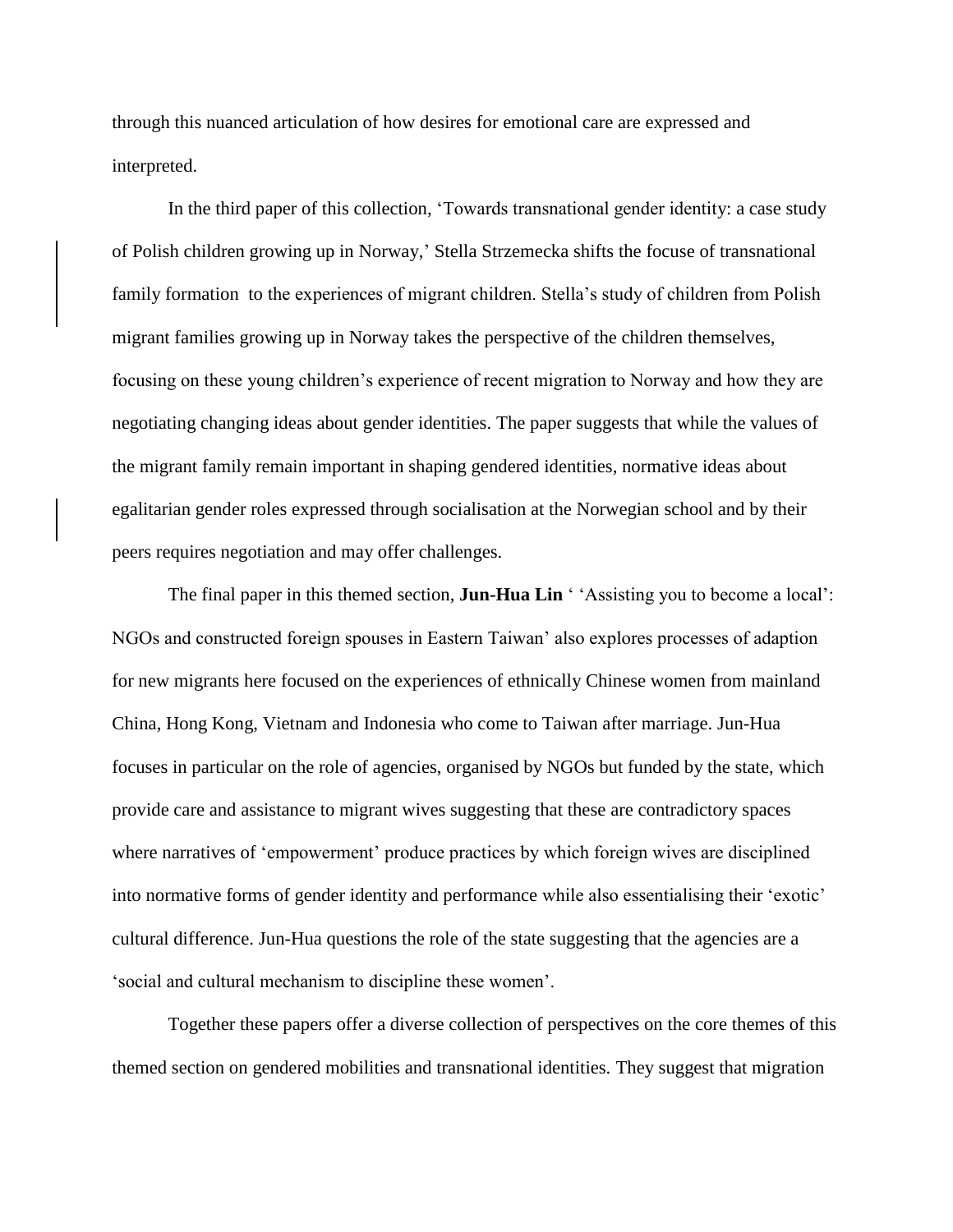is a dynamic process through which gender identities, practices and social relations are renegotiated, navigated and challenged. These papers offer a perspective which broadens the lens of transnational gendered migration to include not only 'left-behind' male partners but also the wider intergenerational dynamics of transnational families through an emphasis on children and elderly parents. They also continue to complicate our understandings of circulations of care through a nuanced interrogation of how care-giving and receiving is articulated by different actors within transnational families. Finally, they emphasise that studies of gendered mobility and transnational families must also include the dynamic role of state and other institutional actors in shaping normative gendered frames against which migrants are defined and disciplined.

## **Works Cited**

- Baldassar, Loretta and Laura Merla, 2014 "Introduction: Transnational family caregiving through the lens of circulation" in *Transnational families, Migration and the circulation of care: understanding mobility and absence in Family life*, edited by Loretta Baldassar and Laura Merla, 3-24. New York: Routledge.
- Baldassar, Loretta, Cora Vallekoop Baldock, and Raelene Wildings 2007 *Families caring across borders: Migration, Aging and Transnational Caring* Hampshire: Palgrave Macmillan.
- Binnie, Jon and Christian Klesse 2013 ["Like a Bomb in the Gasoline Station': East–West](http://www.tandfonline.com/doi/full/10.1080/1369183X.2013.778030)  [Migration and Transnational Activism around Lesbian, Gay, Bisexual, Transgender and](http://www.tandfonline.com/doi/full/10.1080/1369183X.2013.778030)  [Queer Politics in Poland"](http://www.tandfonline.com/doi/full/10.1080/1369183X.2013.778030) *[Journal of Ethnic and Migration Studies](http://www.tandfonline.com/toc/cjms20/39/7)* 39 (7): 1107-1124.
- Bryceson, Deborah and Ulla Verolea 2002 *The Transnational Family: New European frontiers and networks* Oxford: Berg.
- De Leeuw, Marc and Sonja van Wichelen 2012 "Civilizing migrants: integration, culture and citizenship" *European Journal of Cultural Studies* 15(2): 195-210.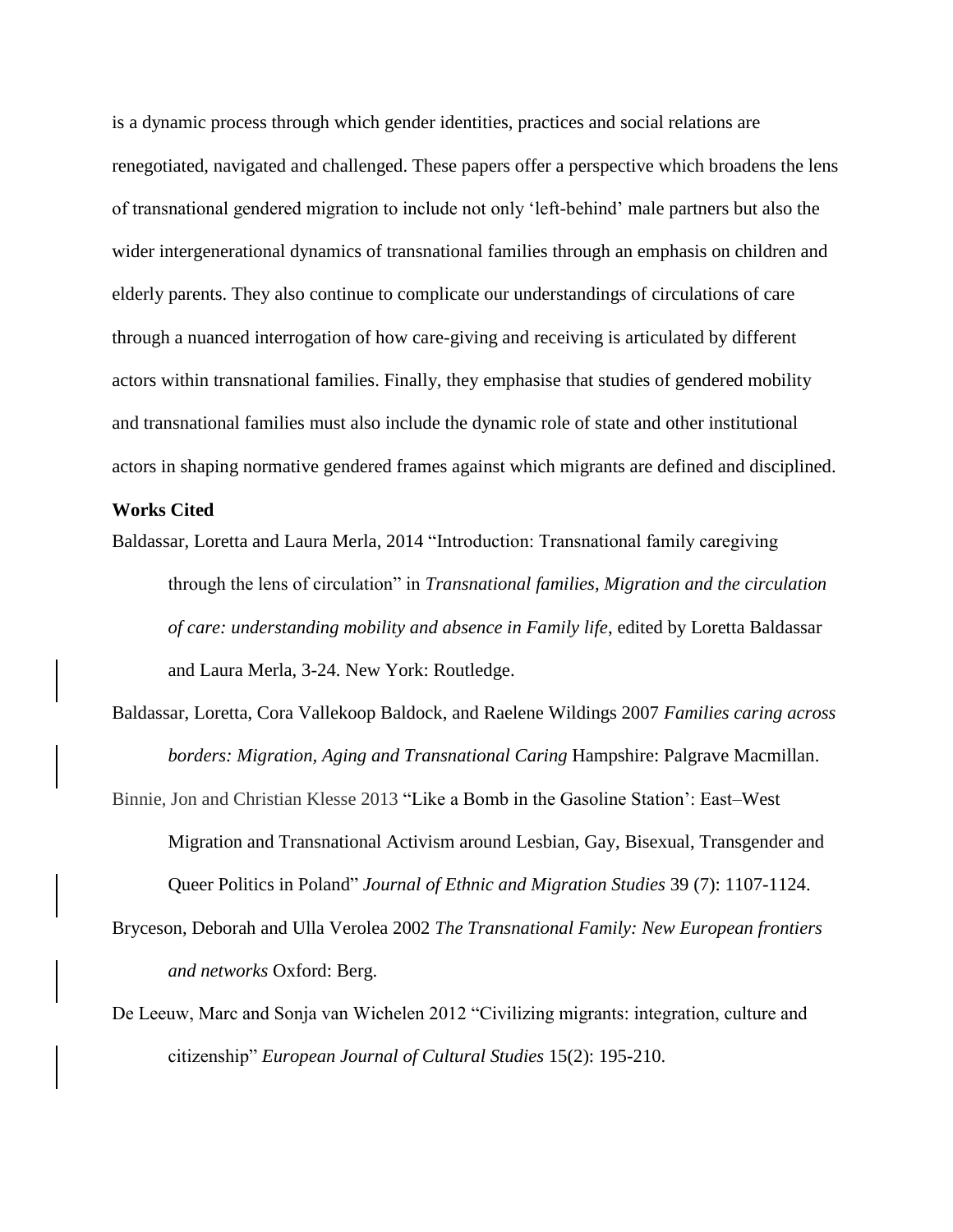Fiddian-Qasmiyeh, Elena 2014 "Gender and Forced Migration," in *The Oxford Handbook of Refugee and Forced Migration Studies*, edited by Elena Fiddian-Qasmiyeh, Gil Loescher, Katy Long and Nando Sigona, 396 -408. Oxford: Oxford University Press.

Hochschield, A.R. 2000 "Global care chains and emotional surplus value" in *On the Edge: Living with Global Capitalism* edited by Will Hutton and Anthony Giddens, 130-146, London: Jonathan Cape.

King, Russell and Julie Vullnetari 2009 "The intersections of Gender and generation in Albanian migration, remittances and Transnational care" *Geografiska Annaler: Series B, Human Geography* 91(1): 19-38.

- Madianou, Mirca 2012 "Migration and the accentuated ambivalence of motherhood: the role of ICTs in Filipino transnational families" *Global Networks*, 12: 277–295.
- Madianou, Mirca and Daniel Miller 2011 "Mobile phone parenting: Reconfiguring relationships between Filipina migrant mothers and their left-behind children" *New Media and Society* 13(3): 457–470.
- Mai, Nicola and Russell King 2009 "Love, sexuality and migration: mapping the issues" *Mobilities* 4(3): 295-307.

Neveu Kringelbach Hélèn, 2015 "Parallel lives and scattered families: European immigration rules and transnational family practices between Africa and Europe" in *Diasporas Reimagined: Spaces, Practices and Belonging* edited by Nando Sigona, Alan Gamlen, Guy Liberatore and Helen Neveu Kringelbach, 8-15, Oxford: Oxford Diasporas Programme.